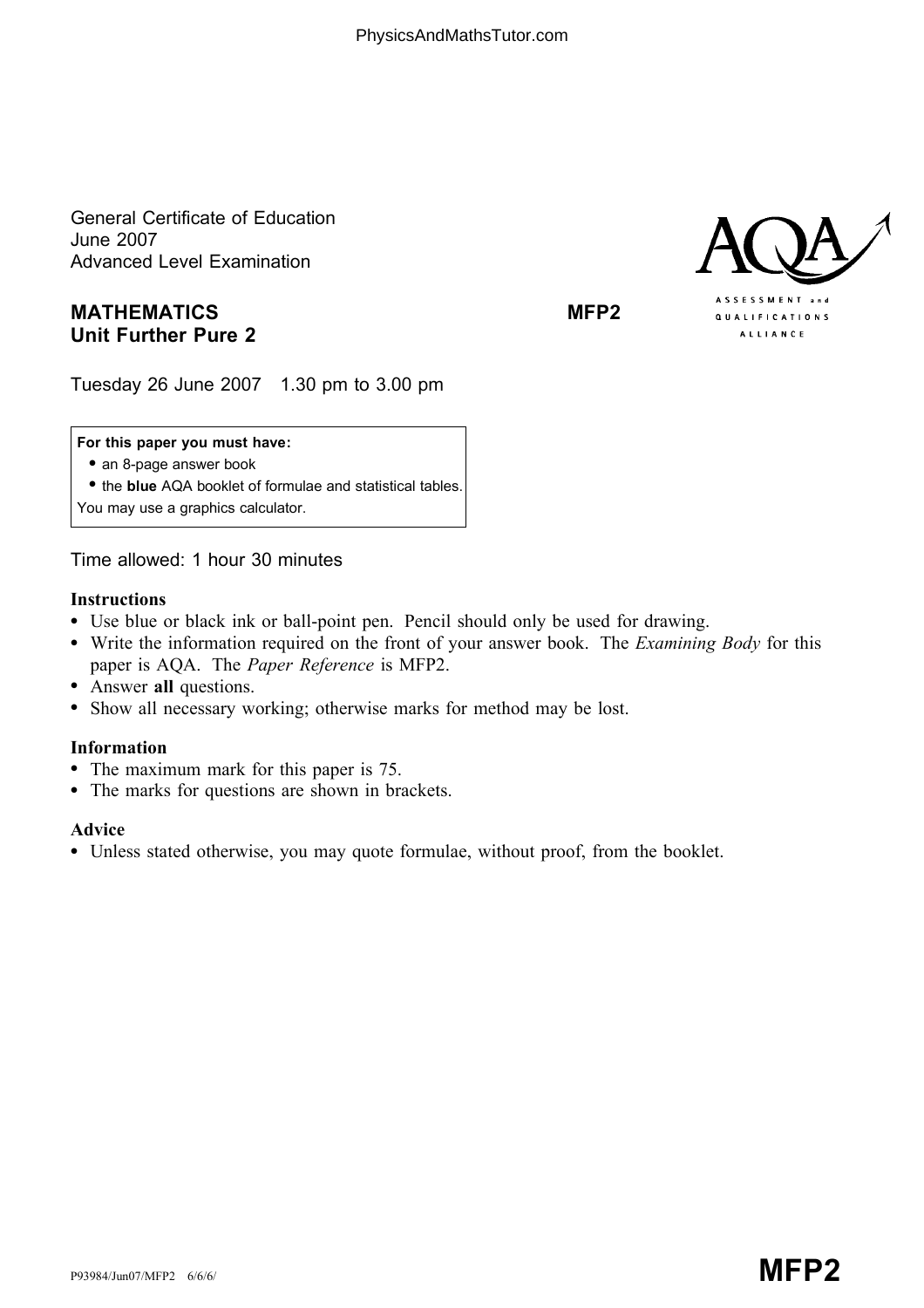#### Answer all questions.

1 (a) Given that  $f(r) = (r - 1)r^2$ , show that

$$
f(r + 1) - f(r) = r(3r + 1)
$$
 (3 marks)

(b) Use the method of differences to find the value of

$$
\sum_{r=50}^{99} r(3r+1)
$$
 (4 marks)

2 The cubic equation

$$
z^3 + pz^2 + 6z + q = 0
$$

has roots  $\alpha$ ,  $\beta$  and  $\gamma$ .

- (a) Write down the value of  $\alpha\beta + \beta\gamma + \gamma\alpha$ . (1 mark)
- (b) Given that p and q are real and that  $\alpha^2 + \beta^2 + \gamma^2 = -12$ :
	- (i) explain why the cubic equation has two non-real roots and one real root;

(2 marks)

- (ii) find the value of  $p$ . (4 marks)
- (c) One root of the cubic equation is  $-1 + 3i$ .

Find:

(i) the other two roots; (3 marks)

(ii) the value of 
$$
q
$$
.  $(2 \text{ marks})$ 

3 Use De Moivre's Theorem to find the smallest positive angle  $\theta$  for which

$$
(\cos \theta + i \sin \theta)^{15} = -i \tag{5 marks}
$$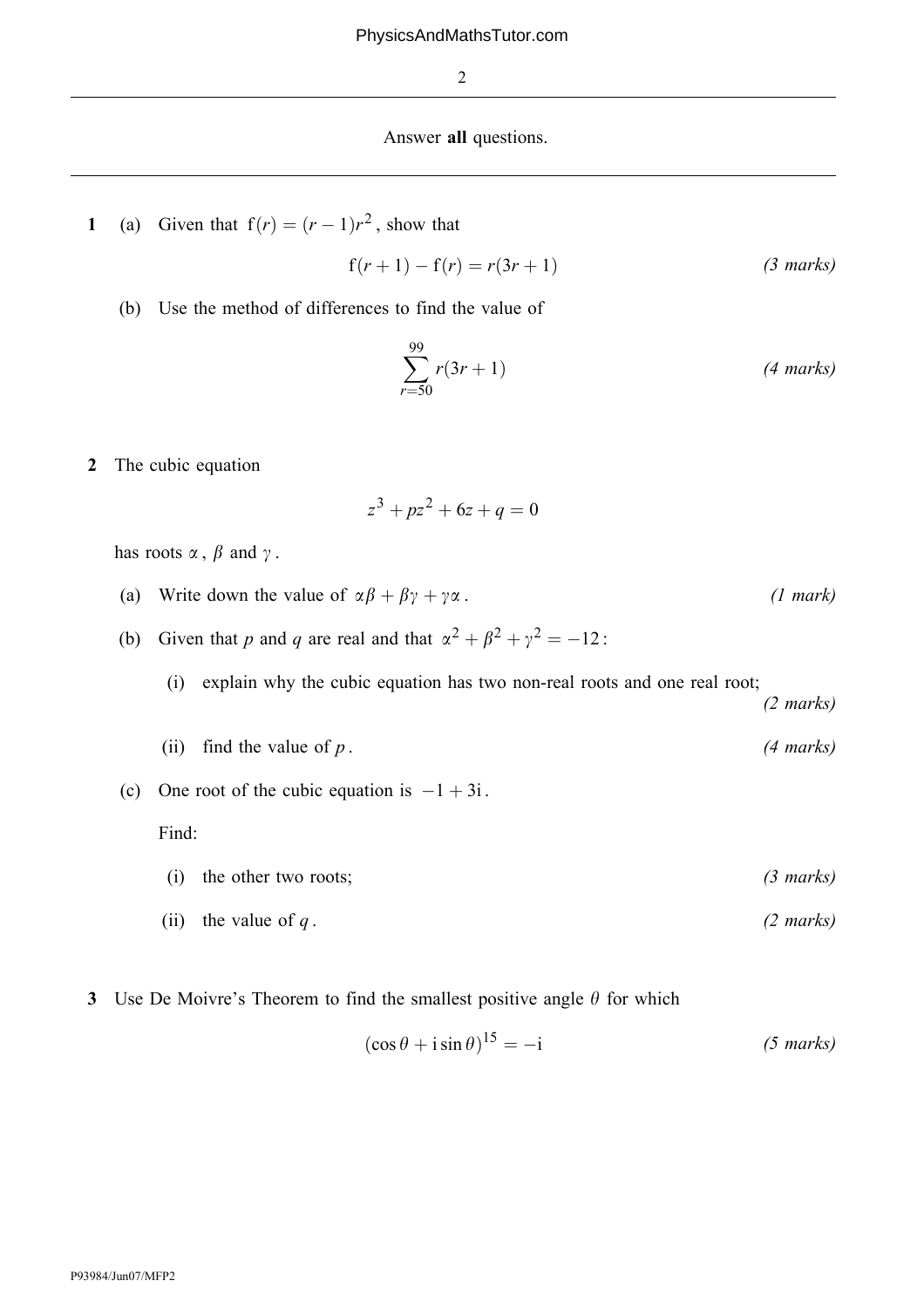- 4 (a) Differentiate  $x \tan^{-1} x$  with respect to x. (2 marks)
	- (b) Show that

$$
\int_0^1 \tan^{-1} x \, dx = \frac{\pi}{4} - \ln \sqrt{2}
$$
 (5 marks)

5 The sketch shows an Argand diagram. The points A and B represent the complex numbers  $z_1$ and  $z_2$  respectively. The angle  $AOB = 90^\circ$  and  $OA = OB$ .



- (a) Explain why  $z_2 = iz_1$ . (2 marks)
- (b) On a single copy of the diagram, draw:
	- (i) the locus  $L_1$  of points satisfying  $|z z_2| = |z z_1|$ ; (2 marks)
	- (ii) the locus  $L_2$  of points satisfying  $\arg(z z_2) = \arg z_1$ . (3 marks)
- (c) Find, in terms of  $z_1$ , the complex number representing the point of intersection of  $L_1$  and  $L_2$ . (2 marks) and  $L_2$ . (2 marks)
- 6 (a) Show that

$$
\left(1 - \frac{1}{(k+1)^2}\right) \times \frac{k+1}{2k} = \frac{k+2}{2(k+1)}
$$
 (3 marks)

(b) Prove by induction that for all integers  $n \geq 2$ 

$$
\left(1-\frac{1}{2^2}\right)\left(1-\frac{1}{3^2}\right)\left(1-\frac{1}{4^2}\right)\dots\left(1-\frac{1}{n^2}\right)=\frac{n+1}{2n}
$$
 (4 marks)

#### Turn over for the next question

Turn over  $\blacktriangleright$